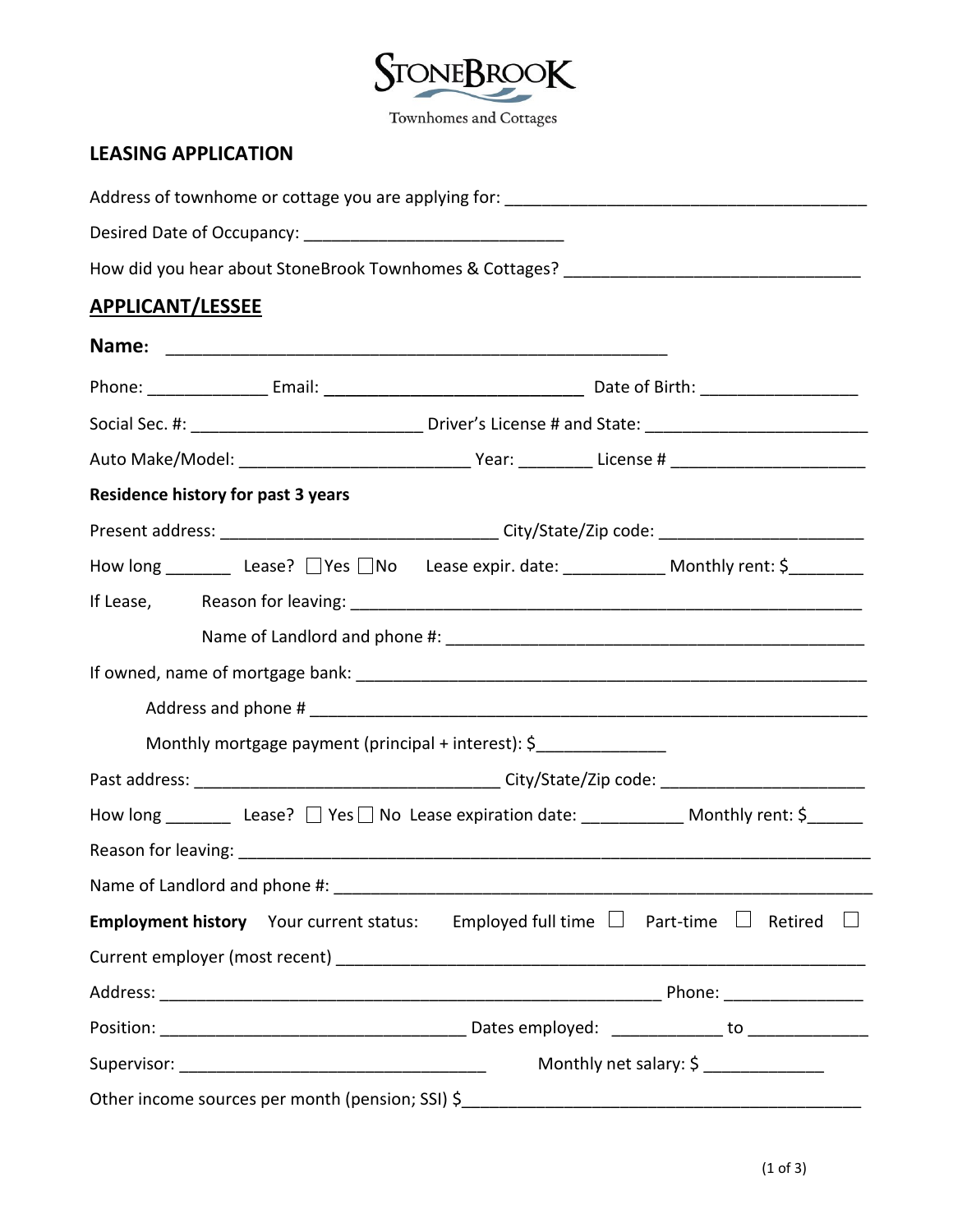## **CO-APPLICANT/LESSEE** [ ] **OR, GUARANTOR** [ ]

| Name:                                                                                                                                 |                        |
|---------------------------------------------------------------------------------------------------------------------------------------|------------------------|
|                                                                                                                                       |                        |
|                                                                                                                                       |                        |
|                                                                                                                                       |                        |
| <b>Residence history for past 3 years</b>                                                                                             |                        |
|                                                                                                                                       |                        |
| How long ___________ Lease? $\Box$ Yes $\Box$ No Lease expir. date: _______________ Monthly rent: $\zeta$ ___________                 |                        |
|                                                                                                                                       |                        |
|                                                                                                                                       |                        |
|                                                                                                                                       |                        |
|                                                                                                                                       |                        |
| Monthly mortgage payment: \$                                                                                                          |                        |
|                                                                                                                                       |                        |
| How long __________ Lease? □ Yes □ No Lease expir. date: _____________ Monthly rent: \$ _________                                     |                        |
|                                                                                                                                       |                        |
|                                                                                                                                       |                        |
| <b>Employment history</b>                                                                                                             |                        |
| Your current status: $\square$ Employed full time $\square$ Part-time $\square$ Retired                                               |                        |
|                                                                                                                                       |                        |
|                                                                                                                                       |                        |
|                                                                                                                                       |                        |
|                                                                                                                                       | Monthly net salary: \$ |
|                                                                                                                                       |                        |
| ,我们也不会有什么。""我们的人,我们也不会有什么?""我们的人,我们也不会有什么?""我们的人,我们也不会有什么?""我们的人,我们也不会有什么?""我们的人<br>Total # of adult occupants (over age 21): _______ |                        |
|                                                                                                                                       |                        |
|                                                                                                                                       |                        |

All adult occupants over the age of 21 will be listed on the lease. Their information must be provided on the application (Lessee/Applicant) and a credit report will be obtained by Landlord for each adult.